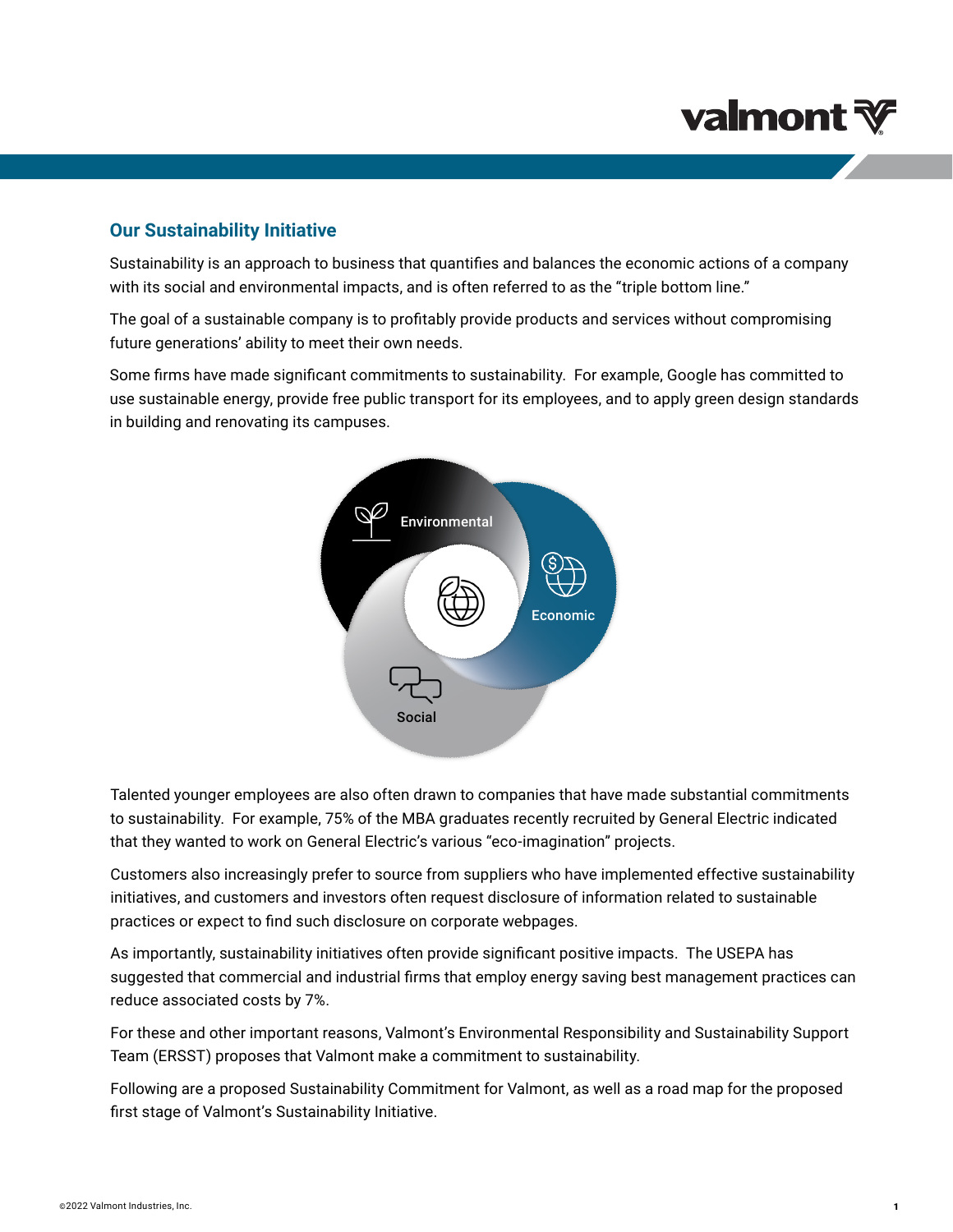# **valmont**

### **I. Valmont's Sustainability Commitment**

The following is a proposed written statement of Valmont's commitment to sustainability:

*Valmont Industries is committed to providing products and services that enhance the lives of our customers, employees, and communities, and to do so in an increasingly efficient and environmentally friendly manner.*

*As part of this commitment we will provide products and services that support sustainable infrastructure development and the efficient use of water for agriculture.* 

*We will work to improve our use of raw materials, energy and water in the manufacture of our products and provision of our services, and we will strive to reduce the emissions, discharges and wastes that our operations generate.*

The Valmont.com webpage would be updated to include the foregoing statement of our Sustainability Commitment as well as an explanation of the first phase of our Sustainability Initiative.

### **II. The First Phase of Valmont's Sustainability Initiative**

The ERSST proposes that Valmont's Sustainability Initiative will be a grass roots initiative led by Green Teams established at our facilities. Successful projects and practices will be quantified and shared with other Green Teams. Our Sustainability Initiative will start small and grow with demonstrated successes.

The steps to implement the first phase of our Sustainability Initiative will be:

- The ERSST will provide the tools necessary for facilities to establish Green Teams.
- The ERSST will provide an assessment tool for Green Teams to undertake a Building and Site Assessment in order to quantify and find opportunities to reduce the use of electricity, natural gas, water, and waste to landfill.
- The ERSST will provide the tools and training necessary for Green Teams to measure and report improved utilization of:
	- Electricity usage
	- Natural gas usage
	- Water usage
	- Waste to Landfill
- The ERSST will provide a Knowledge Center through which Best Management Practices will be shared amongst sites to improve the efficient use of natural gas, electricity and water, and to reduce waste to landfill.